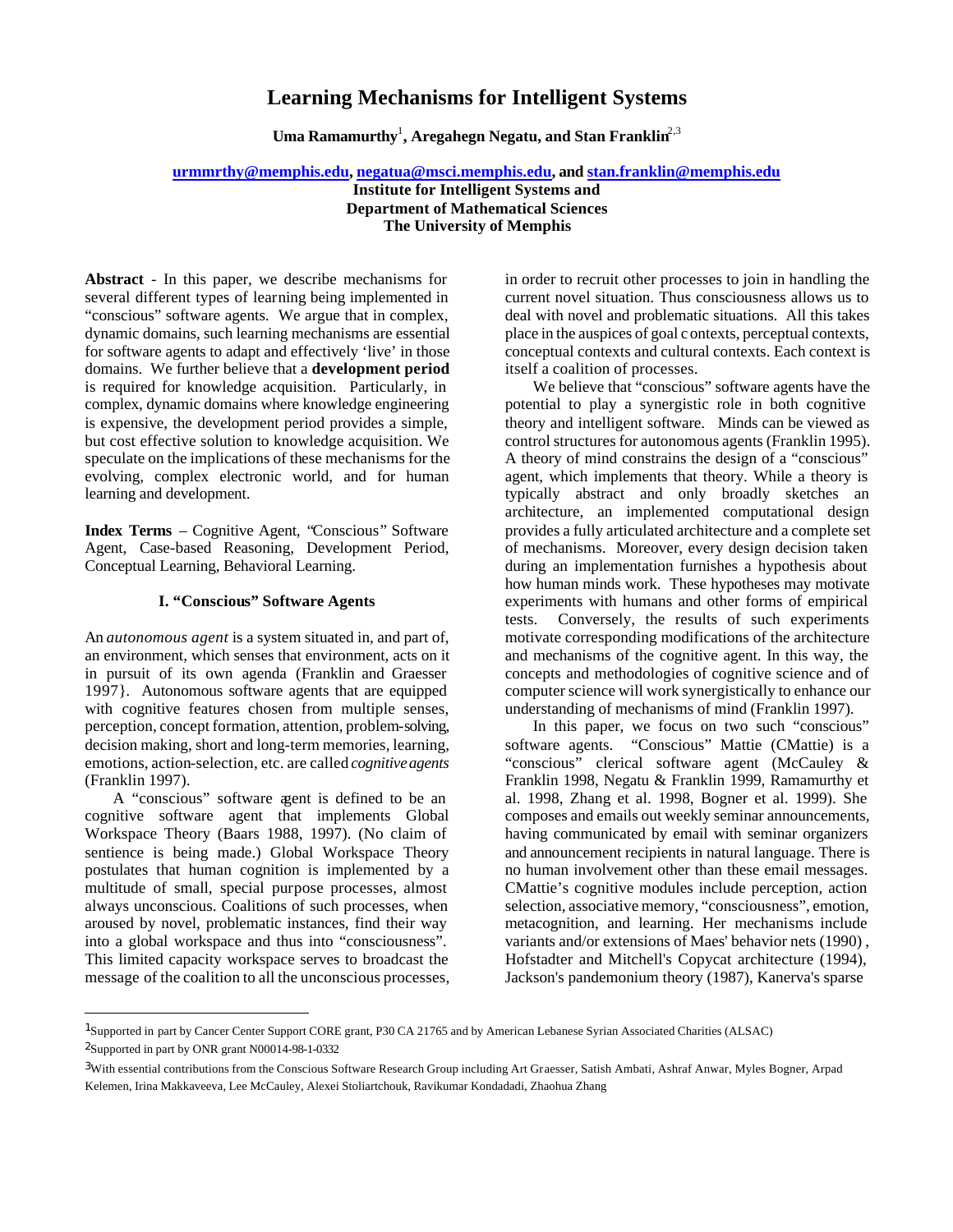

*Figure 1: CMattie's Architecture*

distributed memory (1988), and Holland's classifier systems (Holland 1986) .

IDA (Intelligent Distribution Agent) is a "conscious" software agent being developed for the US Navy (Franklin et al. 1998). At the end of each sailor's tour of duty, he or she is assigned to a new billet. This assignment process is called distribution. The Navy employs some 300 people, called detailers, full-time to effect these new assignments. IDA's task is to facilitate this process, by playing the role of detailer. She must communicate with sailors via email and in natural language, understanding the content and producing lifelike responses. Sometimes she will initiate conversations. She has to access several databases and understand the contents in these databases. She must adhere to some ninety Navy policies and thus ensure that the Navy's needs are satisfied. She must not only hold down moving costs, she also must cater to the needs and desires of the sailor as much as is possible. Finally, she has to write the orders and send them to the sailor.

## **II. "Conscious" Software Architecture and Mechanisms**

These agents have quite complex architectures, with IDA being an order of magnitude more complex than CMattie. Figure 1 details CMattie's architecture.

In both the CMattie and IDA architectures, the processors postulated by global workspace theory are implemented by codelets, which are small pieces of code. These are specialized for some simple task and often play the role of demons waiting for appropriate conditions under which to act. The apparatus for producing "consciousness" consists of a coalition manager, a spotlight controller, a broadcast manager, and a collection of attention codelets who situations with novel input (Bogner et al. 1999). Each attention codelet keeps a watchful eye out for some particular situation to occur that might call for "conscious" intervention. Upon encountering such a situation, the appropriate attention codelet will be associated with the small number of codelets that carry the information describing the situation. This association should lead to the collection of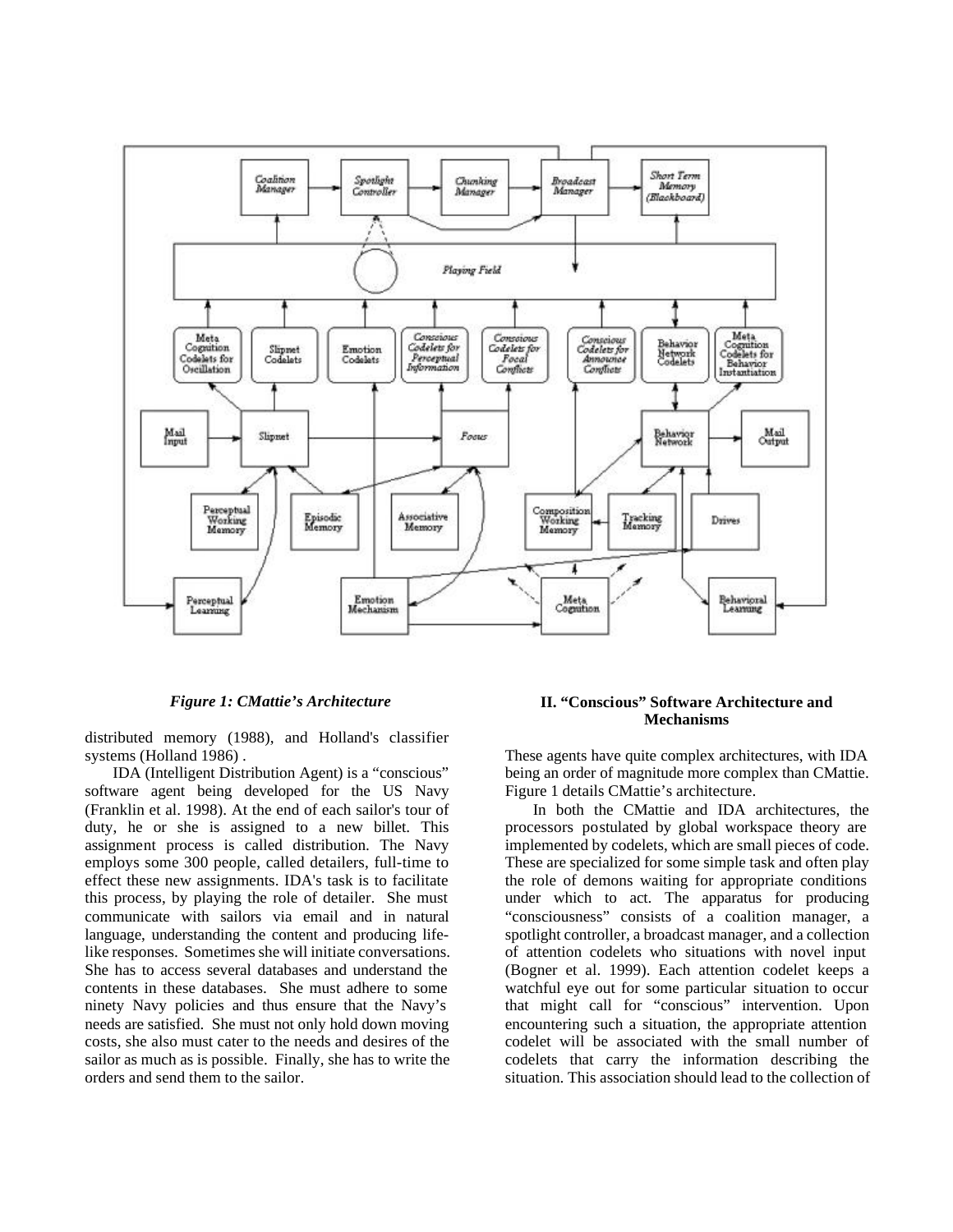this small number of information codelets, together with the attention codelet that collected them, becoming a coalition. Codelets also have activations. The attention codelet increases its activation in order that the coalition might compete for "consciousness" if one is formed.

In CMattie and IDA, the coalition manager is responsible for forming and tracking coalitions of codelets. Such coalitions are initiated on the basis of the strengths of the mutual associations between the member codelets. At any given time, one of these coalitions finds it way to "consciousness," chosen by the spotlight controller, who picks the coalition with the highest average activation among its member codelets. Global workspace theory calls for the contents of "consciousness" to be broadcast to each of the codelets in the system. The broadcast manager accomplishes this.

**Perception Module:** CMattie senses text. Her perception consists of understanding the text of incoming email messages in natural language. In sufficiently narrow domains, natural language understanding may be achieved via an analysis of surface features without using a traditional symbolic parser. CMattie's limited domain requires her to deal with about a dozen distinct message types, each with relatively predictable content. This allows CMattie to use surface level natural language processing. CMattie's perception module is implemented based on the Copycat architecture (Hofstadter and Mitchell 1994). The mechanism includes a slipnet that stores the domain knowledge of the agent and a pool of codelets (processors) specialized for specific recognition and identification tasks, along with templates for building and verifying understanding. Together, they comprise an integrated perceptual system for CMattie. With it, she messages. Message type nodes in the slipnet correspond to perceptual contexts in Global Workspace Theory.

IDA's perception module is modeled after those of CMattie, but is more complex. IDA's perception module must handle incoming email messages from sailors. She has a much more extensive slipnet to hold her domain knowledge and a larger pool of supporting codelets. IDA must also understand data received from the sailors' personnel records, from a listing of currently available jobs and from other related databases.

*Action-Selection Module:* Both CMattie and IDA depend on a behavior net (Maes 1990) type mechanism for high-level action selection in the service of built-in drives. Each has several distinct drives operating in parallel. These drives vary in urgency as time passes and the environment changes. Behaviors, corresponding to goal context in Global Workspace Theory, are typically mid-level actions, many depending on several codelets for their execution. A behavior net is composed of behaviors and their various links. A behavior looks very much like a production rule, having preconditions as well as additions and deletions. A behavior is distinguished from a production rule by the presence of an activation, a number indicating some kind of strength level. Each behavior occupies a node in a digraph (directed graph). The three types of links of the digraph are completely determined by the behaviors. If a behavior X will add a proposition b, which is on behavior Y's precondition list, then there is a successor link from X to Y. There may be several such propositions resulting in several links between the same nodes. Next, whenever there is a successor going one way, there exists a predecessor link going the other. Finally, suppose there exists a proposition m on behavior



### *Figure 2: Segment of the Slipnet in CMattie's Perception Module*

recognizes, categorizes and understands incoming email

Y's delete list that is also a precondition for behavior X. In such a case, there is a conflictor link from X to Y, which is inhibitory rather than excitatory.

As in connectionist models, this digraph spreads activation. The activation comes from activation stored in the behaviors themselves, from the environment, from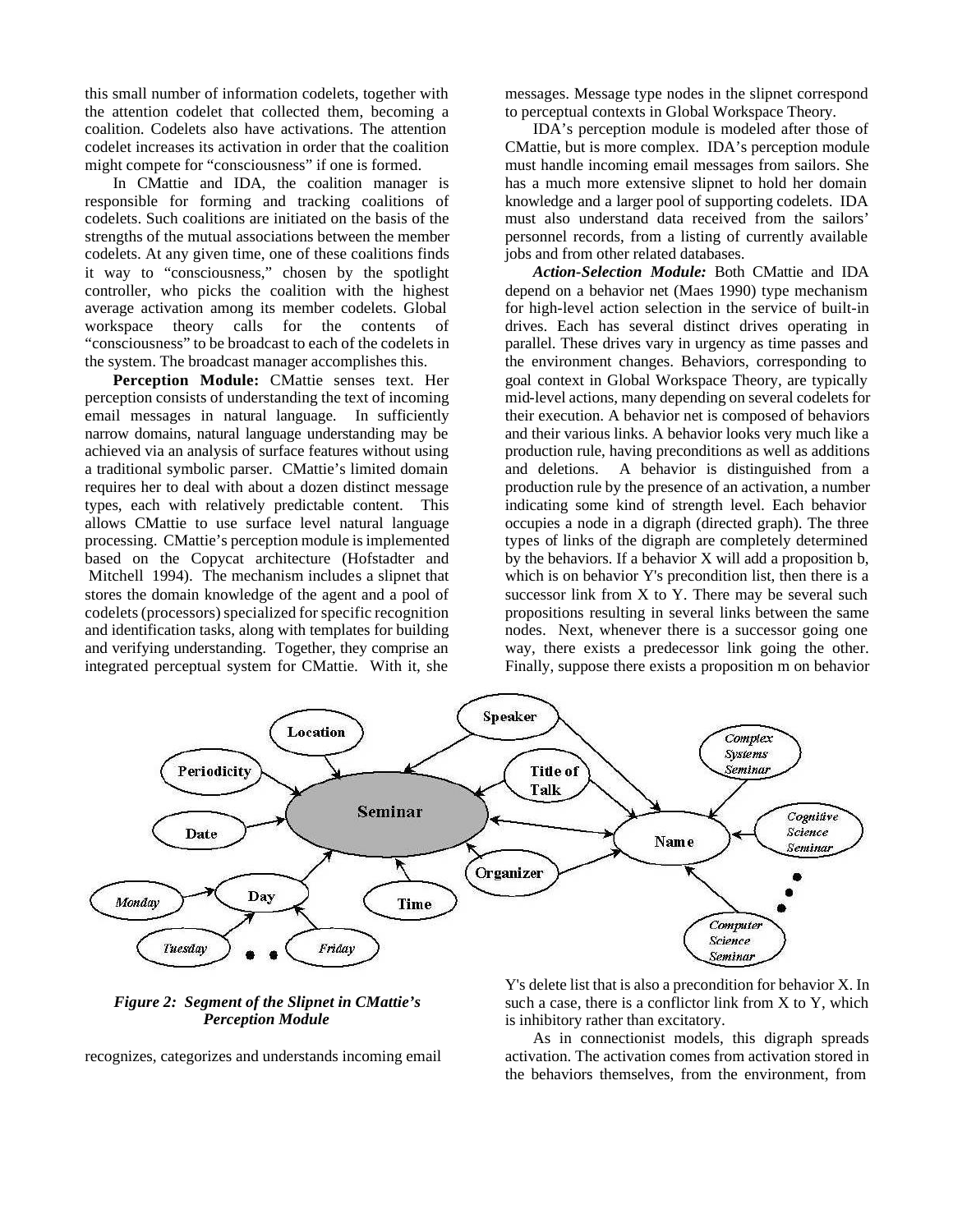drives, and from internal states. The environment awards activation to a behavior for each of its true preconditions. The more relevant it is to the current situation, the more activation it's going to receive from the environment. This source of activation tends to make the system opportunistic. Each drive awards activation to every behavior that, by being active, will satisfy that drive. This source of activation tends to make the system goal directed. Certain internal states of the agent can also send activation to the behavior net. This activation, for example, might come from a coalition of codelets responding to a "conscious" broadcast. Finally, activation spreads from behavior to behavior along links. Along successor links, one behavior strengthens those behaviors whose preconditions it can help fulfill by sending them activation. Along predecessor links, one behavior strengthens any other behavior whose add list fulfills one of its own preconditions. A behavior sends inhibition along a conflictor link to any other behavior that can delete one of its true preconditions, thereby weakening it. Every conflictor link is inhibitory. A behavior is *executable* if all of its preconditions are satisfied. To be acted upon, a behavior must be executable, must have activation over threshold, and must have the highest such activation. Behavior nets produce flexible, tunable action selection for these agents.

Action selection via behavior net suffices for CMattie due to her relatively constrained domain. IDA's domain is much more complex, and requires temporal deliberation in the sense of creating possible scenarios, partial plans of actions, and choosing between them (Sloman 1999). For example, suppose IDA is considering a sailor and several possible jobs, all seemingly suitable. She must construct a scenario for each of these possible billets. In each scenario the sailor leaves his or her current position during a certain time interval, spends a specified length of time on leave, possibly reports to a training facility on a certain date, and arrives at the new billet with in a given time frame after utilizing travel time. Such scenarios are valued on how well they fit the temporal constraints and on moving and training costs.

Scenarios are composed of scenes. IDA's scenes are organized around events. They are constructed in a computational workspace corresponding to working memory in humans. We use Barsalou's perceptual symbol systems as a guide (Barsalou 1999). The perceptual/conceptual knowledge base of this agent takes the form of a semantic net with activation called the slipnet, as described above. The name is taken from the Copycat architecture that employs a similar construct (Hofstadter et al. 1994). Nodes of the slipnet constitute the agent's perceptual symbols. Pieces of the slipnet containing nodes and links, together with codelets whose task it is to copy the piece to working memory constitute Barsalou's perceptual symbol simulators. These perceptual symbols are used to construct scenes in

working memory. The scenes are strung together to form scenarios. The work is done by deliberation codelets, including attention codelets. Evaluation of scenarios is also done by codelets.

Deliberation, as in humans, is mediated by the "consciousness" mechanism. Imagine IDA in the context of a behavior stream (see Behavioral Learning below) whose goal is to find a billet for a particular sailor. Perhaps a behavior executes to read appropriate items from the sailor's personnel database record. Then, possibly, comes a behavior stream to locate the currently available billets. Next might be a behavior stream that runs each billet and that sailor through IDA's constraint satisfaction module, producing a small number of candidate billets. Finally a deliberation behavior may be executed that sends deliberation codelets to working memory together with codelets carrying billet information. A particular billet's codelets wins its way into "consciousness." Scenario building codelets respond to the broadcast and begin creating scenes. This scenario building process, again as in humans, has both it's "unconscious" and its "conscious" activities. Eventually scenarios are created and evaluated for each candidate billet and one of them is chosen. Thus we have behavior control via deliberation.

The mediation by the "consciousness" mechanism, as described in the previous paragraph is characteristic of IDA. The principle is that she should use "consciousness" whenever a human detailer would be conscious in the same situation. For example, IDA could readily recover all the needed items from a sailor's personnel record unconsciously with a single behavior stream. But, a human detailer would be conscious of each item individually. Hence, according to our principle, so must IDA be "conscious" of each retrieved personnel data item. This would allow a "conscious" response to an anomalous data item, for example.

#### **III. Development and Learning**

We believe that "conscious" software agents will require a *development period* to acquire the necessary domain knowledge of their domains. This was not particularly necessary in CMattie, but is very much needed for more complex agents like IDA. Each detailer is responsible for a particular community of sailors defined by job skills and pay grade, e.g. sonar technicians, E6-E9. IDA, our software detailer agent, is being designed to serve a single community, as do all human detailers. A tremendous amount of knowledge is required, much of it common to all detailers, but quite a lot is specialized to the particular community. For a single such agent serving one community, well-developed AI knowledge engineering techniques will suffice to gather and encode the needed knowledge. But, what about agents for all the other hundred or so communities? A knowledge engineering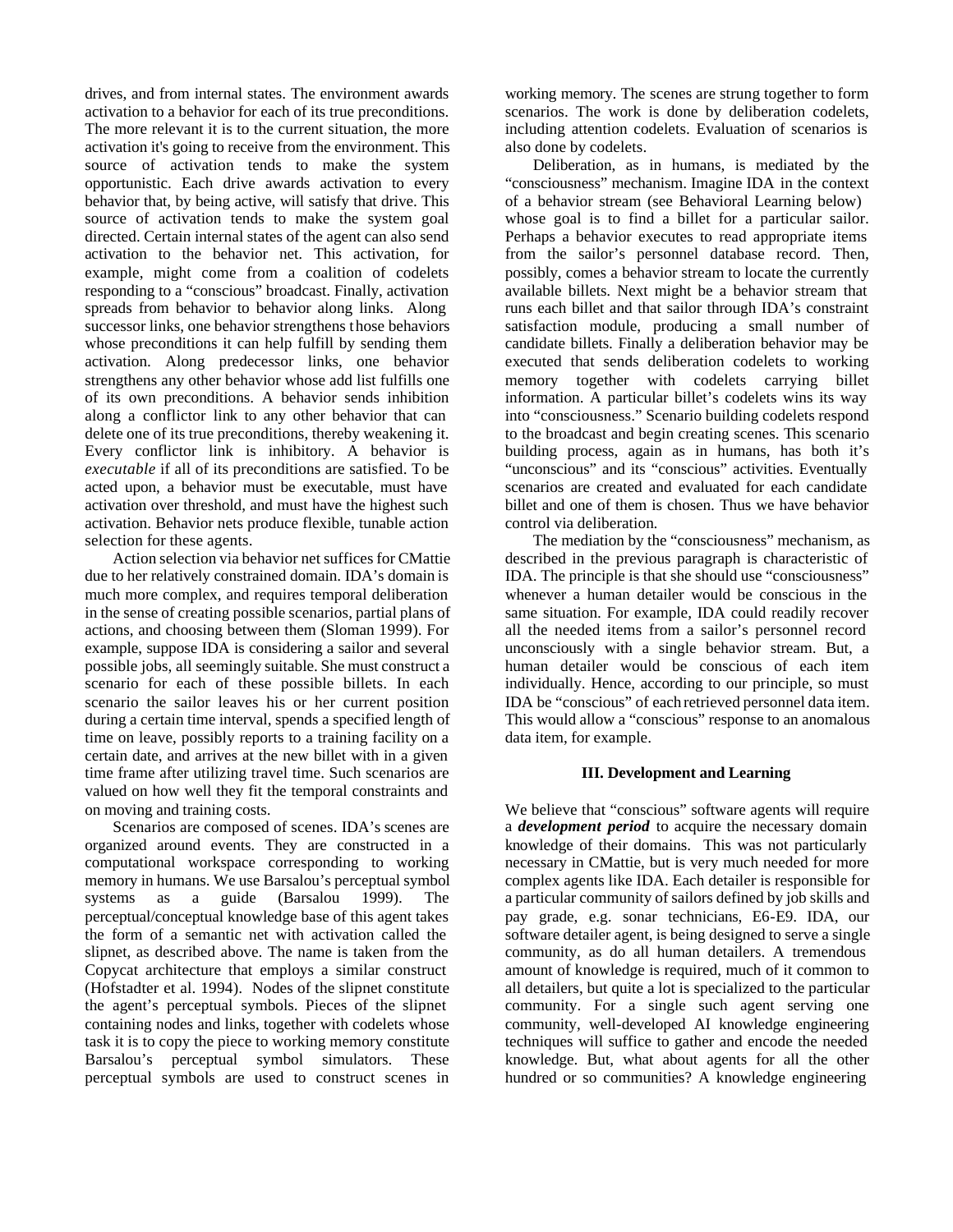approach seems prohibitively expensive both in money and time.

We foresee a three-phase development process in IDA. During the first phase, the IDA observes the human detailer in action, acquiring the domain knowledge and learning the new concepts and behaviors for this acquired knowledge. Such learning would occur by conversational interaction by IDA with the human detailer. During the second phase, IDA interacts with the sailors in the community with the human detailer observing and making suggestions. During this phase, all communication from IDA to the sailor would pass through the human detailer. In phase three, which is initiated by the human detailer, IDA would correspond directly with the sailor, but still receive suggestions from the human detailer. When the human detailer initiates the completion of this third phase, IDA will begin to act entirely independently. Though the development period would have ended by then, IDA will continue to learn from interactions with sailors and commands. IDA, at her own discretion or that of a sailor, can ask for the assistance of a human supervisor.

#### **IV. Learning mechanisms employed**

Learning occurs in various modules of these "conscious" agents. We briefly discuss several of these learning mechanisms, and then focus on conceptual and behavioral learning in these agents.

*Learning into Associative Memory:* There is a type of declarative learning in the Associative Memory modules of these agents. Both CMattie and IDA employ sparse distributed memory (SDM) as their major associative memories (Kanerva 1988). When these agents create a new percept, such a percept, consisting of the incoming information as modified by associations and the current emotion and behavior, is written to associative memory. For a quite unusual percept, this learning in Associative Memory may be only memorization. For more common percepts some sort of generalization takes place as a result of the mechanism of SDM. For example, CMattie learns the usual times of a particular seminar, and will send an inquiry to the organizer should a different time be specified. Due to her much more complex domain, we expect IDA to learn into associative memory in much more sophisticated ways. For example, she may well associate a certain class of sailors, identified by pay grade, job skills, length of obligatory service remaining, etc., with a preference for certain types of billets.

*Learning concept codelets:* A type of procedural learning occurs in the playing field of these agents. Codelets in CMattie and IDA participate in a pandemonium theory style organization (Jackson 1987). On the playing field we find the active codelets. Some of these are joined in coalitions. One such coalition should lie in the spotlight of "consciousness". Those codelets

who share time in the spotlight of "consciousness" have associations between them formed or strengthened, or perhaps diminished if things are going badly. Coalitions of highly associated codelets may merge to form higherlevel concept codelets. A concept codelet, when active, performs the same actions as do its member codelets combined. This is comparable to chunking in SOAR (Laird et al. 1987). When the same coalition of codelets, acting in parallel or in sequence, often produce a useful result, this coalition can be expected to merge into a concept codelet. This merging constitutes a second form of temporal proximity learning. Though we have implemented the mechanisms for such learning of concept codelets in both CMattie and IDA, we have as yet not found situations where such learning might be useful in these two agents. We do believe that such learning would be necessary in other complex "conscious" agents.

*Learning of emotional influence:* In both CMattie and IDA we include mechanisms for emotions (McCauley & Franklin 1998). The mechanism employed is similar to neural network. In IDA, a network is built up by connecting the attention/emotion codelets to key behaviors, goals, drives, perception codelets, etc. The links of this network are to have weights and carry activation. Weights will decay with disuse. Each use tends to decrease the decay rate. Weights will increase according to a sigmoidal function of any activation carried over the link, allowing for Hebbian style learning. Thus, IDA learns to use emotions to affect various cognitive functions as we humans do.

*Metacognitive Learning:* Metacognition should include knowledge of one's own cognitive processes, and the ability to actively monitor and consciously regulate them. This would require self-monitoring, self-evaluation, and self-regulation. Metacognition in CMattie is implemented as a fuzzy classifier system in order that it may learn. Learning actions always requires feedback on the results of prior actions. The Evaluator sub-module is implemented by a reinforcement learning algorithm (Barto et al. 1981) that assigns reward or punishment to classifiers based on the next inner percept. It also uses a reinforcement distribution algorithm (Bonarini 1997) to distribute credit among the classifiers. When things are not going too well over a period of time, learning occurs via a genetic algorithm (Holland 1975) acting to produce new classifiers.

#### **V. Conceptual Learning**

Perception is accomplished in these agents by recognizing and analyzing the surface features of the email/electronic communication between the agent and the humans that the agent interacts with. The perception modules in both CMattie and IDA consist of (1) an Input/Output module which acts as an email interface between the "conscious" agent and the sailors or human supervisor, (2) a slipnet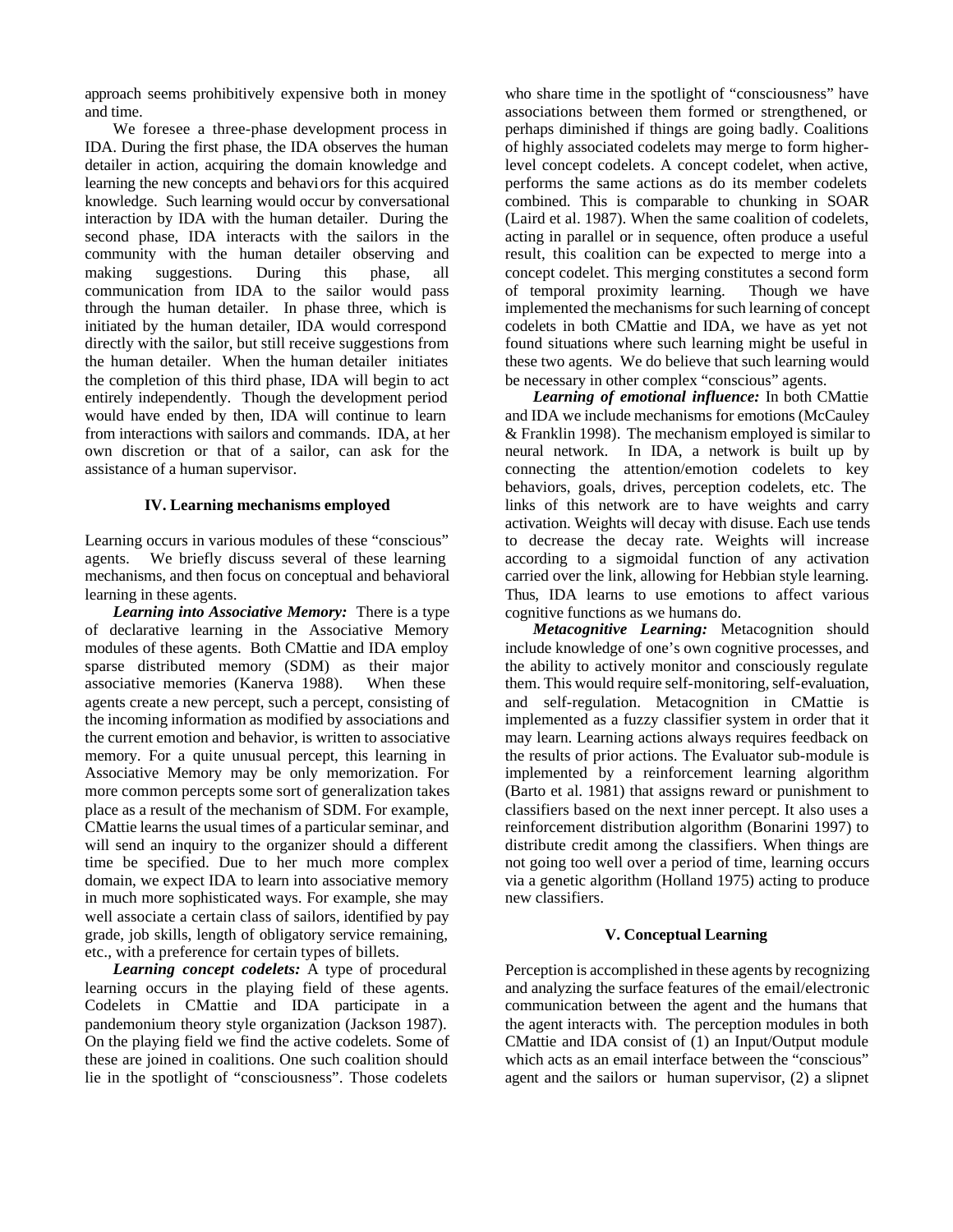which is a network of nodes and links containing the agent's permanent perceptual concepts, (3) a working memory that holds the contents of the received input from the agent's domain, the text, and (4) a case-based memory which acts as the episodic memory of the agent, storing episodes and traces of learning that occurs through case-



*Figure 3: CMattie's Perception Module*

based reasoning.

The perception modules of these agents have a limited number of concepts already defined in their slipnets. For example, CMattie "knows" what a seminar is, through the built-in seminar concept and its features. Similarly, IDA "knows" about PRD (projected relocation date), location, training, wait for a new job requisition list, request for a specific billet, etc. These are defined as built-in concepts in IDA's perception module.

When new inputs are sensed in the domain of these agents, they must learn new concepts and possibly new codelets in order to function in such dynamic domains. The conceptual learning in these agents is based on the following two premises: (1) agents learn based on what they already know; and (2) agents see every new situation in terms of at least one previously solved problem.

"Consciousness" acts a facilitator for learning in these agents. Conceptual learning occurs through internal interaction between "consciousness" and the perception module. The "conscious" broadcast recruits codelets that can contribute to the current problem or task for which they are relevant. The activation of such codelets increases, motivating them to become active. One such task is the conceptual learning mechanism in these agents.

Conceptual learning is effected through conversations with other (human) agents in the domain of these "conscious" agents, and implemented using case-based memory and case-based reasoning (Kolodner 1993). To be able to converse with others in their domains, "conscious" agents have some level of natural language capability built into them.

For example, in CMattie, the agent begins a conversation with the seminar organizer when she receives a message that contains words or phrases with which she is not familiar. She categorizes such messages as "don't understand" messages. She may also start a conversation when she receives a "negative" message

from a seminar organizer that has some negative connotation. When the perception process is complete, the message type with its relevant features including the unfamiliar words/phrases or the negative connotation is written to the Focus of the "Consciousness" module, the module's interface with both associative and episodic memory. During the next "conscious" broadcast, codelets are recruited which instantiate a behavior stream that results in selecting a composition template to write a "question" message to the seminar organizer asking him/her to explain and help the agent understand those unfamiliar words/phrases or the negative connotation.

When the seminar organizer replies to this "question" message, the agent perceives that as an "answer" message from its surface features. Perception of an "answer" message triggers a "conscious" read from case-based memory. Such a memory-read retrieves the "question" message that elicited this "answer" message and all the messages related to this particular case. This provides the agent with the context that is necessary to continue the conversation and facilitate learning of new concepts.

Consider the situation that IDA will encounter when the Navy acquires a new type of sonar equipment. IDA has to learn about this new equipment.. She must learn about the training required for this equipment, the facilities where such training will be given, and where to look for dates and times.

When a sonar technician writes to IDA expressing his interest in undergoing training for the new equipment and in getting posted to a position where such equipment is in use, IDA will contact a human supervisor to find out about this new sonar equipment. Through "conversation" with the human supervisor and by her case-based reasoning capabilities, she will learn that the new equipment is a type of sonar equipment, its name and other specifics about the new equipment. (Since each equipment has specific NEC, she will eventually learn that this new equipment would require job qualification and training.) Since IDA already has other types of sonar equipment and their related information built in her perception module, she will add necessary new slipnet nodes and related new codelets to the perception module. To complete the acquisition of this new domain knowledge in her perception module, new relevant links between existing slipnet nodes and the new nodes will be created. Once this conceptual learning process is complete, IDA will be able to perceive and communicate effectively with sonar technicians about this new equipment, the qualifications and the training required for this new equipment.

IDA stores a trace of such learning in her case-based memory to enhance her case-based reasoning capabilities. The case-based reasoning in these agents depends on their past experiences and their ability to relate to new problems that they encounter in terms of their past experiences.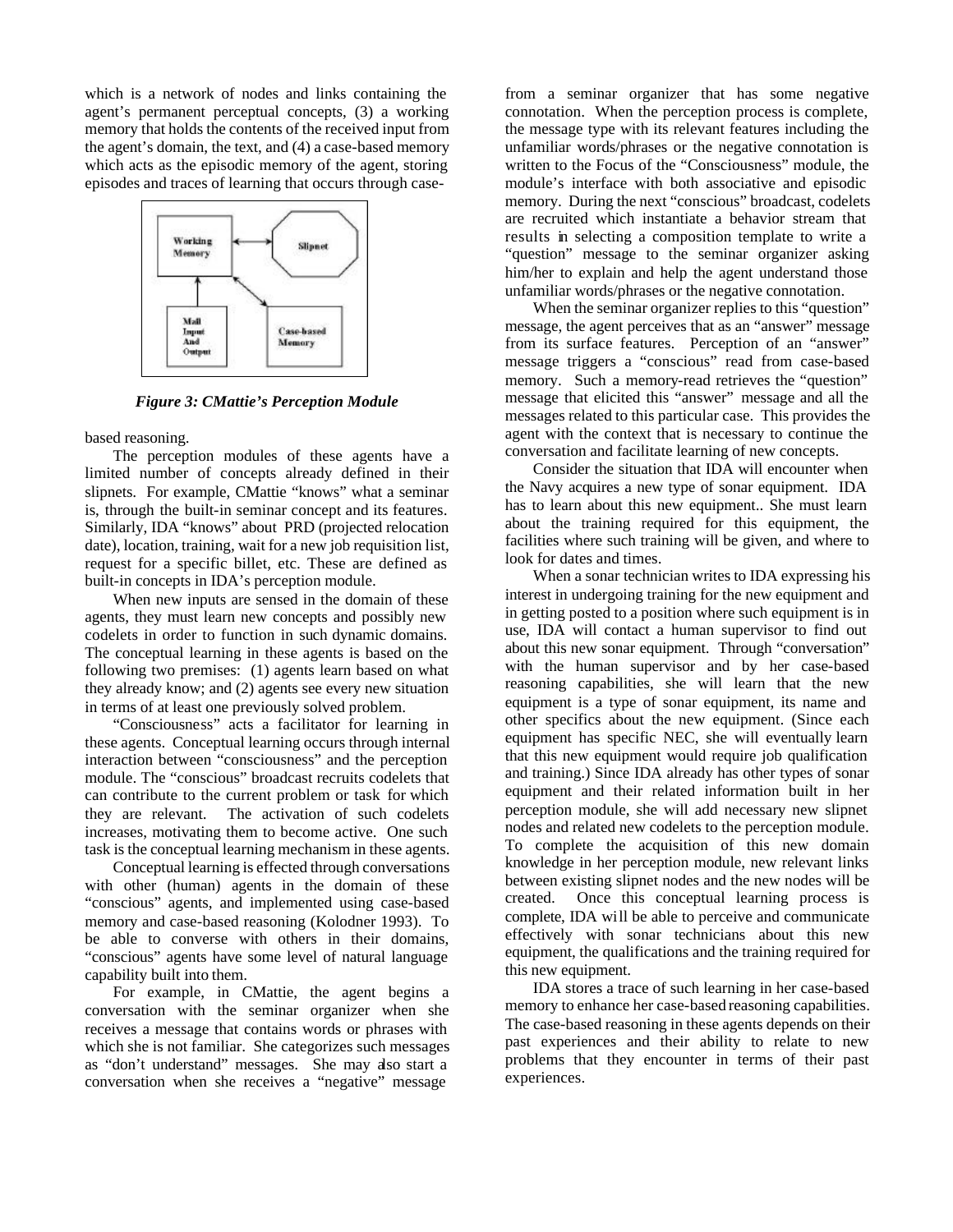In CMattie, similar conceptual learning occurs when she encounters new concepts that are similar to her builtin concepts. This learning mechanism is based on viewing every novel situation in terms of a previously known and solved problem. When CMattie receives a message about a non-seminar event, say a Colloquium, she treats it as a seminar event and sends an acknowledgement to the sender stating that she is initializing a new seminar by the name "Colloquium Seminar". This acknowledgement might elicit one of several possible responses from the sender:

- (1) The sender might send her a negative response, which will result in a conversation and thus an episode;
- (2) CMattie includes the Colloquium Seminar in her weekly seminar announcement as the sender ignores her incorrect acknowledgement. This weekly announcement with the incorrect seminar might elicit a negative response from the sender;
- (3) The sender might ignore the incorrect weekly announcement, but is likely to respond when CMattie reminds him the following week about the pending Colloquium seminar slot in the next week's seminar announcement;
- (4) The sender might ignore all of CMattie's reminders. That itself acts as a feedback to CMattie, giving rise to a new concept which is similar to the seminar concept but with a different periodicity feature.

Regardless of which route the episode generation takes, CMattie eventually learns a new concept called Colloquium that is closely related to her built-in seminar concept.

In these "conscious" software agents, there are two main capabilities for bringing about conceptual learning. The agent has codelets in her perception module that look for words and phrases that she has not previously encountered. The perception module tracks such new words and phrases that occur with regularity by maintaining statistics and recognizing novelty. This aids in the agent's natural language understanding. The agent is capable of understanding messages with negative connotations.

Every time the agent learns a new concept, a trace of such learning is stored in the agent's case-based memory. These stored episodes enhance her case-based reasoning capabilities. After learning the Colloquium concept, CMattie might encounter a Dissertation Defense message. Since her case-based reasoning capability depends on past experiences and her ability to understand new situations in terms of her past experiences, she recalls her experience with the first Colloquium message and will be able to relate the two concepts together through her conversation with the sender of the message.

When the agent learns a new concept, a new slipnet node has to be created, with its related set of features implemented as other nodes. Thus, based on the context and relationships, these newly generated nodes have to be connected to the existing nodes in the slipnet. The slipnet is implemented in XML and with these agents being implemented in Java. The creation of new nodes becomes effective and simplified through the modification of and addition to the XML tree.

Once the agent has learnt a new concept in her perception module, she will need new behaviors to act effectively when she encounters instances of these new concepts in her domain. The behavioral learning mechanism (discussed next) in these agents enable them to learn new behaviors to act effectively in their dynamic domains.

#### **VI. Behavioral Learning**

Any agent (artificial or biological) senses, perceives and acts in order to satisfy its built in drives. The everpresent challenge for any agent is to produce the appropriate action relevant to internal states modulated by a perceived environmental situation. That is, the action selection mechanism of an agent decides what to do next.

In CMattie and IDA, new concepts get introduced via their conceptual learning mechanisms. New concepts require new behaviors, thus requiring an action selection module with a capability to learn. As shown in Figure 4, our behavioral learning system, to realize its adaptive action selection capability, uses four major components:



 *Figure 4: Behavioral Learning Module*

 1) The *behavior network (BN) system* can be viewed as a collection of behavior streams (action plans). Each such stream is a connected partially ordered set of behaviors (plan operators) that serve to satisfy a goal or sub-goal of the agent. A behavior stream is a partially ordered plan which guides execution of behaviors (plan operators) so as to effect the required transition from the initial state (mainly dependent on the internal representation of the perception) to the goal state. The BN system has additional functions including interface with consciousness and priming.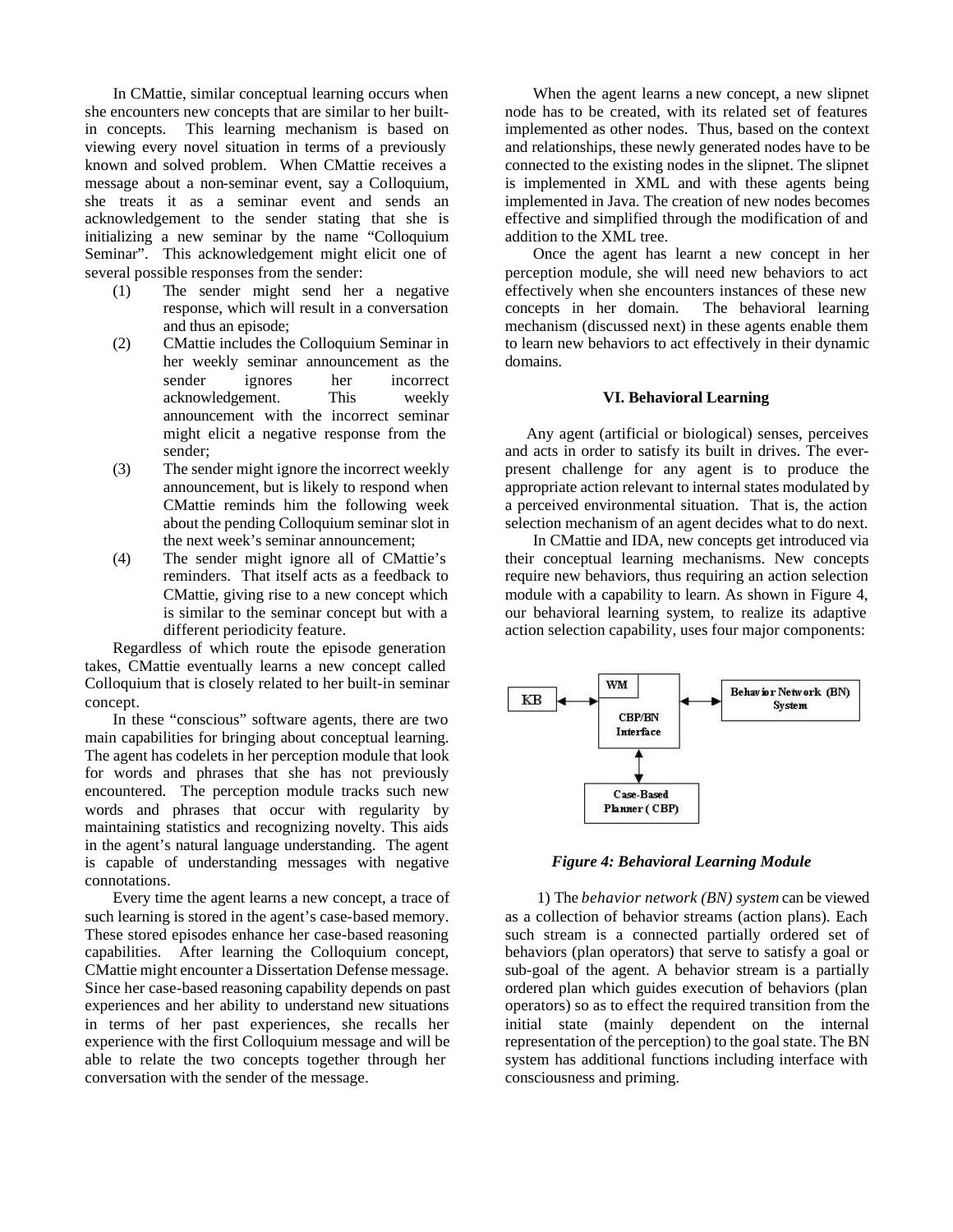2) The *Case-Based Planner (CBP)* is a case based reasoning (CBR) system (Kolodner 1993). In general, a CBR system is a paradigm that solves new problems by adapting prior solutions to old problems and, to do so, it supports retrieval, adaptation, and retention processes. In our system, the CBP (Monza-Avila 1998, Veloso 1994) must have a flexible plan learning/adaptation mechanism. The CBP's processes operate on a unit of information called a *case.* In our adaptive action selection mechanism, a case is represented as a triplet consisting of <problem description, solution, outcome>. A *problem description* includes the initial state of the problem situation (the contents of the focus, relevant coalitions of codelets, and feature values of relevant concepts, relevant registers in working memory, etc), one or more (sub)goals that need to be satisfied in such a problem situation, and associated behavior streams (action plans) that achieve those goals. A *solution* is an action plan (behavior stream) whose execution beginning at the initial state of the problem achieves its stated (sub)goal(s); each of which in turn satisfying one or more of the innate drives which are that represent the primary motivation of the agent. An *outcome* is the expected result (for example, feedback from a human) when the solution plan is applied in the initial state.

3) The *Knowledge-Base (KB)* is used to store information needed in the behavioral learning process. That is, it contains all domain related knowledge, built-in and/or learnt, which is specific to the agent's action selection mechanism.

4) The *CBP/BN-Interface* module uses the KB module to couple the BN and the CBP modules, and to facilitate the knowledge acquisition process. It is used to (a) store newly acquired domain knowledge into the KB, (b) compile the problem description (from the BN side) in the format the CBP can use, (c) format a newly obtained plan (from the CBP) so that it can be integrated into the BN system and (d) facilitate effective conversation with human (via the BN) by providing information available in the CBP and/or the KB. The CBP/BN-interface uses its own working memory (WM).

To start with, our "conscious" agent is provided with a BN including a set of behavior streams (action plans) capable of producing actions appropriate to already known current concepts and situations in the domain. In IDA, there are built in streams to produce actions that a detailer performs relative to already known constraints such as available jobs and their required skills, a sailors' skills and experience, etc.

It is important that these agents adapt to new situations in their environments. In the case of IDA, change could come from the addition or deletion of a type of job, an introduction of a new technology and the corresponding skills needed by sailors, or by a change of Navy policy (constraints) under which job assignments are made.

Behavioral learning here is based on two principles: (a) the agent will use past experience to learn new behavior streams by adapting old plans that worked in similar situations, (b) the agent must carry on conversations with humans to acquire new domain knowledge. This also allows for feedback on the accuracy of new plans and for necessary revisions.

Suppose that IDA has learnt of new sonar equipment having been acquired. Once this equipment is conceptualized, IDA should learn how to produce the appropriate actions in relation to this newly acquired concept. That is, IDA should learn to formulate the new streams needed to interact with sailors and make the appropriate job assignments by acquiring the knowledge of what to do relative to the new equipment. The changes that are needed to be made include creation of new attention codelets, new scripts, new behavior priming codelets and new behavior streams.

In CMattie's domain, the perception module can learn a new concept "colloquium" based on the already known concept "seminar". As explained above, one of the differences that the colloquium and seminar concepts have is based on the feature value of "periodicity": seminar is regular and colloquium is irregular. One of the tasks CMattie does is to send reminders to a human organizer of a particular seminar to send her the information for the coming seminar so that she can distribute her regular posting in time. If a human organizer is dealing with colloquium, which is held irregularly, he or she shouldn't receive reminders to send colloquium information. This means, CMattie should know not to send reminder messages to organizers when she deals with colloquium. As discussed in a previous section, the perception mechanism learns the colloquium concept based on what has been known about the seminar concept. CMattie should have the capability to adapt its actions to do the right thing as its domain changes. That is, with the addition of the colloquium concept in its domain, it should learn not to send reminder messages to colloquium organizers while she continues to send reminders to seminar organizers.

 When a newly learned concept is perceived, the "consciousness" mechanism broadcasts all the relevant information to recruit codelets, which will collectively pick the appropriate behavior stream(s) that will produce an appropriate response. Since a new concept is involved, the selected stream may fail to produce an appropriate action. This failure initiates the behavioral learning cycle. The learning happens by processing a conversation that the agent has with its human supervisor. At each interchange, the learning mechanism adapts streams from old solutions stored in the CBP system. A single interchange may not suffice to produce an appropriate new stream (action plan). But, episodic memory (implemented using case-based memory) stores the sequence of interchanges and the trace of the reasoning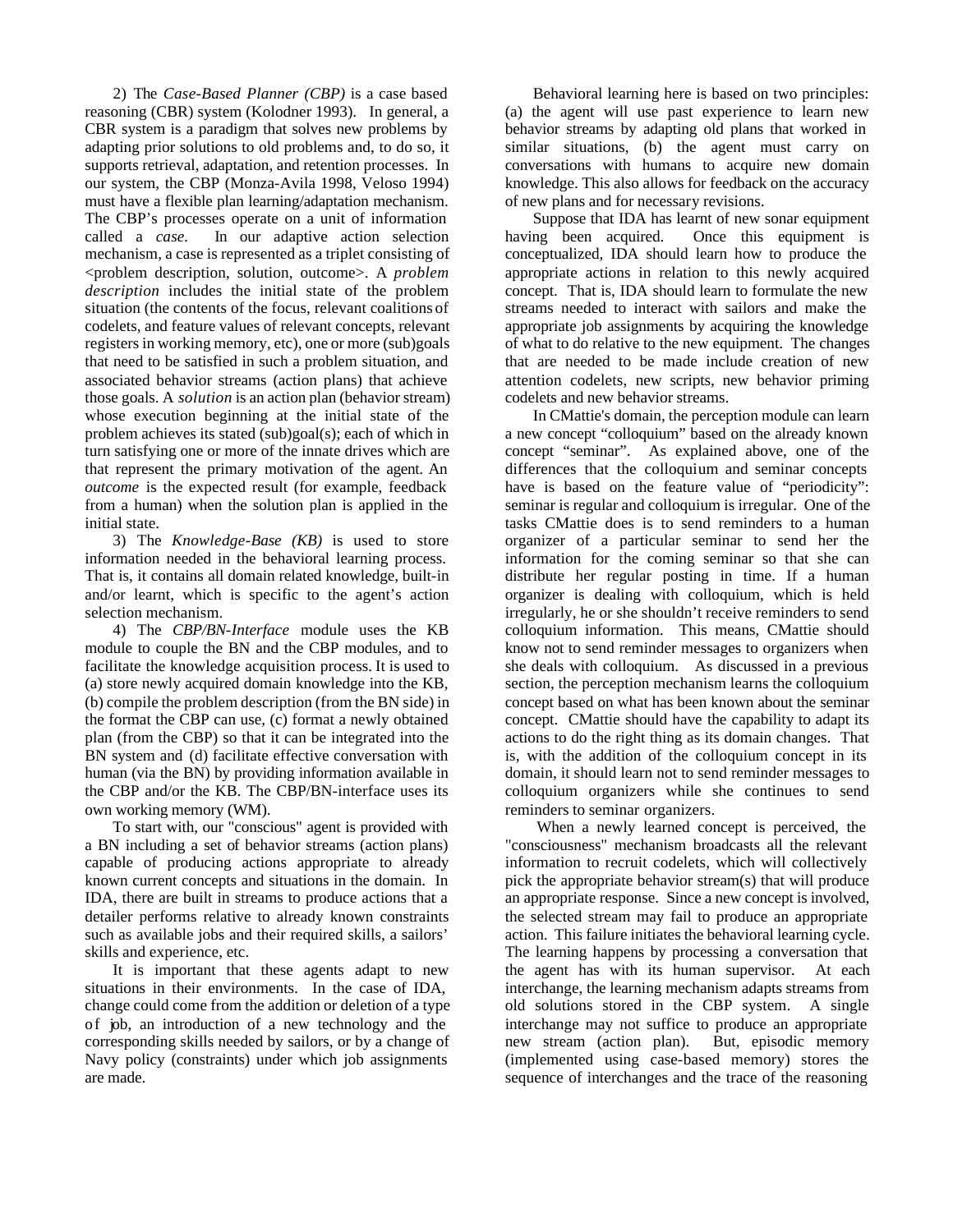used in building a new behavior stream. This, along with the already acquired domain and control knowledge stored in the KB and CBP modules, will help in the effective use of past experience to speed up the learning process. A successfully learnt stream in the CBP module gets integrated into the BN system where it can be instantiated and executed.

In addition to learning new streams, the behavioral learning process must include the creation of new coalitions of behavioral codelets that will choose and instantiate the new stream whenever it becomes relevant. It must also create the codelets that will implement the actions of each individual new behavior. All this is accomplished by copying and modification of existing codelets.

The behavioral learning of "conscious" agents happens on-line where its human supervisor (domain expert) monitors and gives feedback on what the agent should do in relation to the change in its domain.

### **VII. Implications for today's electronic society and human learning**

In complex, dynamic domains, learning is essential for a software agent to be intelligent and adaptable to changes in its domain. This is definitely true of today's electronic societies. Additionally, the agent interacts with humans and that brings in an additional layer of dynamism to the agent's domain. All these aspects make it essential for agents to have learning mechanisms. As we have discussed in this paper, an intelligent system needs several learning mechanisms to be implemented in it, if that system is to be life-like, adaptable and smart. In these agents, learning via several types of mechanisms allows them to become closely coupled to their domains, enabling easy adaptation.

Intelligence never comes cheaply. Our "conscious" software agents require a tremendous amount of knowledge engineering to live in their dynamic domains. In such agents, a development period offers a costeffective solution to the expensive task of knowledge engineering. By watching a human-expert and interacting with that human-expert, the agent acquires domain knowledge and expertise in a simple and cost-effective way.

A basic tenet of global workspace theory (Baars 1988) says that consciousness is *sufficient* for learning. This is certainly true in our agents. The contents of "consciousness" are routinely written to associative memory. Is consciousness also *necessary* for learning? The learning of new associations between codelets and adjustments to such associations happens when their contents become "conscious." But it also occurs to a lesser extent when the codelets are active together, but unconscious. Our chunking mechanism also does not routinely come to consciousness, though a newly learned chunk may well have been "conscious." This seems to suggest that some procedural learning, some gradual improvement of skills may occur unconsciously with practice.

It also seems that our metacognitive learning occurs unconsciously. This must be at least partly a flaw in our model, since at least some metacognitive learning in humans happens consciously. We also suspect that some learning of weights in emotion networks of these agents will occur unconsciously. This seems quite possibly true of humans as well.

Our goals with these "conscious" software agents are both cognitive modeling and creation of useful, humanlike, information agents that will 'live', learn and grow in today's complex, dynamic world of e-commerce, elearning and e-business.

#### **References**

- Baars, B. J. 1988. *A Cognitive Theory of Consciousness*. Cambridge: Cambridge University Press.
- Baars, B. J. 1997. *In the Theater of Consciousness*. Oxford: Oxford University Press.
- Barsalou, L. W. 1999. Perceptual symbol systems. *Behavioral and Brain Sciences* 22:577–609.
- Barto, A. G., R. S. Sutton, and P. S. Brouwer. 1981. Associative Search Network: a Reinforcement Learning Associative Memory. *Biological Cybernetics* 40:201–211.
- Bogner, M., U. Ramamurthy, and S. Franklin. 1999. "Consciousness" and Conceptual Learning in a Socially Situated Agent. In *Human Cognition and Social Agent Technology*, Advances in Consciousness Research Series, 19. Ed. K. Dautenhahn. Amsterdam: John Benjamins.
- Bonarini, A. 1997. *Anytime Learning and Adaptation of Structured Fuzzy Behaviors. Adaptive Behavior Volume 5*. Cambridge MA: The MIT Press.
- Franklin, S. 1995. *Artificial Minds*. Cambridge MA: MIT Press.
- Franklin, S. 1997. Autonomous Agents as Embodied AI. *Cybernetics and Systems* 28:499–520.
- Franklin, S., and A. C. Graesser. 1997. Is it an Agent, or just a Program?: A Taxonomy for Autonomous Agents. In *Intelligent Agents III*. Berlin: Springer Verlag.
- Franklin, S., A. Kelemen, and L. McCauley; 1998; IDA: A Cognitive Agent Architecture. IEEE Conf on Systems, Man and Cybernetics.
- Hofstadter, R. D., and Mitchell M... 1994. *The Copycat Project: A model of mental fluidity and analogymaking. In: Advances in connectionist and neural computation theory, Vol. 2: Analogical connections, eds. K. J. Holyoak & J. A. Barnden*. Norwood N.J.: Ablex.